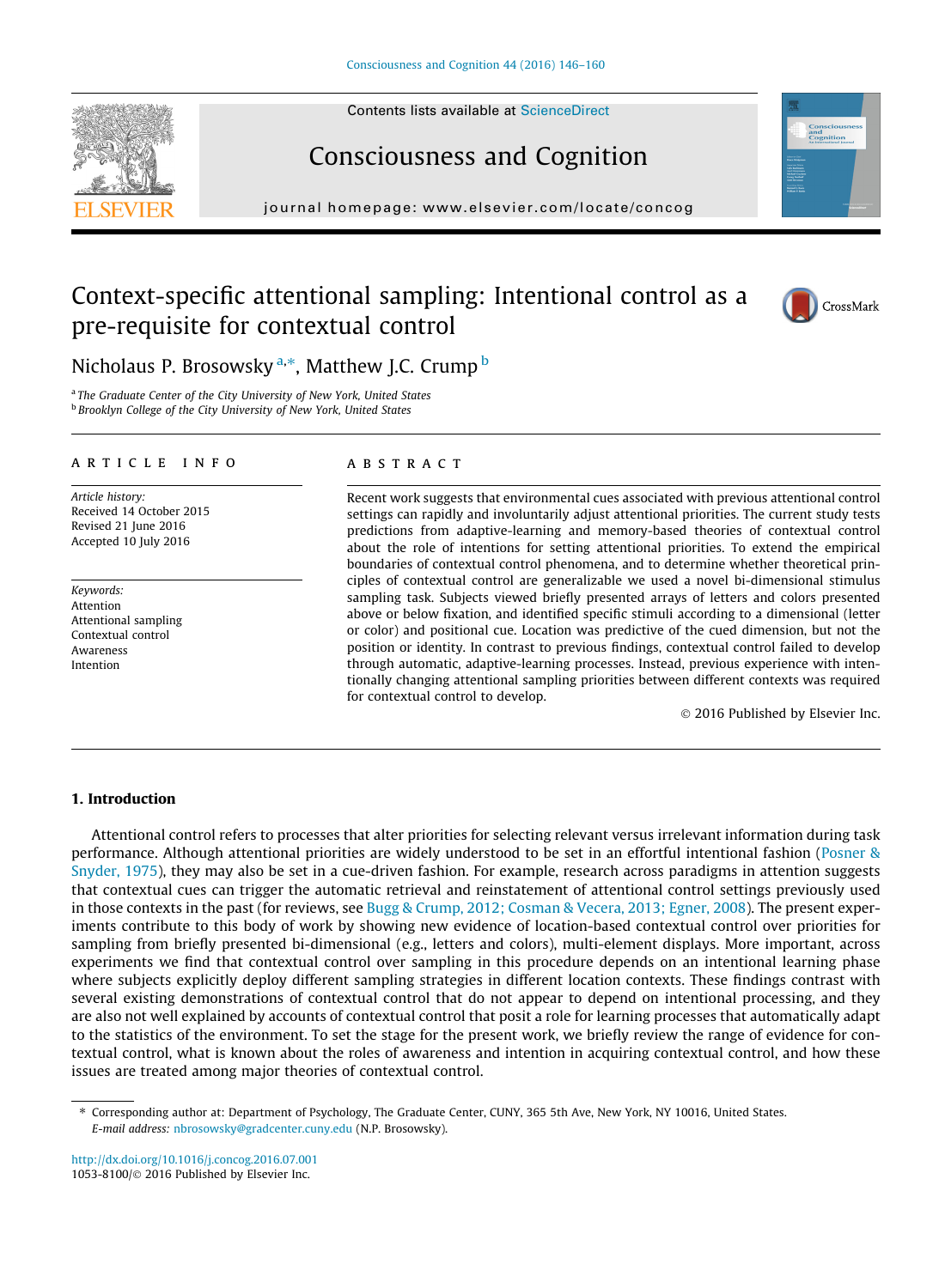Demonstrations of contextual control over attentional priorities have been observed in procedures tapping different aspects of attention. For example, repeating the configuration of distractors in visual search facilitates target detection ([Chun, 2000; Chun & Jiang, 1998](#page-14-0)). Stroop interference reflecting priorities for processing color versus word information is modulated by contextual cues (location, shape, font) associated with different proportions of congruent and incongruent items [\(Crump, Gong, & Milliken, 2006; Crump, Vaquero, & Milliken, 2008; Crump & Milliken, 2009](#page-14-0)). Flanker interference reflecting priorities for selecting a target in space from nearby distractors is also modulated by contexts associated with different proportions of congruent and incongruent items ([Corballis & Gratton, 2003; Crump, 2016; King, Korb, & Egner, 2012](#page-14-0)). Similarly, task-switching costs reflecting task-specific attentional priorities can be modulated by contextual cues associated with specific tasks ([Mayr & Bryck, 2007](#page-14-0)), and different proportions of switch and repeat trials ([Crump & Logan, 2010](#page-14-0)). Attention capture by salient feature singletons ([Cosman & Vecera, 2013;](#page-14-0) see also, [Le Pelley, Vadillo, & Luque, 2013\)](#page-14-0) can also be modulated by context cues (e.g., visual scenes) associated with differing attentional sets. Related findings showing cuedriven control over the setting of attentional priorities can be found in negative priming [\(Milliken, Thomson, Bleile,](#page-14-0) [MacLellan, & Giammarco, 2012\)](#page-14-0), priming of pop-out ([Thomson & Milliken, 2013\)](#page-14-0), and masked-priming ([Heinemann,](#page-14-0) [Kunde, & Kiesel, 2009; Panadero, Castellanos, & Tudela, 2015; Reuss, Desender, Kiesel, & Kunde, 2014\)](#page-14-0). The present experiments borrow techniques from demonstrations of contextual control over congruency effects in classic selective attention procedures like Stroop or flanker; so, we discuss those demonstrations more closely as a venue for reviewing the roles of awareness and intention in contextual control.

Interference tasks like Stroop ([Stroop, 1935](#page-14-0)) and flanker [\(Eriksen & Eriksen, 1974](#page-14-0)) require subjects to identify a target dimension while ignoring a distractor dimension. For example, in the Stroop task (for a review, see [MacLeod, 1991](#page-14-0)) subjects identify the ink-color of a written color word, and performance is typically worse when the distracting word is incongruent (e.g., the word RED is printed in blue) than congruent (e.g., the word RED is printed in red) with the required response. The size of this difference, termed the congruency effect, is taken as an index of selective attention: larger differences show failures to prevent distractors from influencing performance, and smaller differences show success in preventing distractors from influencing performance. Proportion congruent manipulations modulate the size of congruency effects, and are a common tool for measuring control processes that set attentional priorities for target and distractor processing (for a review, see [Bugg & Crump, 2012](#page-13-0)). Proportion congruent manipulations vary the relative proportion of congruent and incongruent items in a task. Generally, congruency effects are larger in blocks of trials that have a higher than lower proportion of congruent items ([Logan & Zbrodoff, 1979\)](#page-14-0).

Contextual control over congruency effects has been shown using context-specific proportion congruent manipulations. For example, [Crump et al. \(2006\)](#page-14-0) presented Stroop items in a randomized intermixed fashion in one of two locations that were associated with a high or low proportion of congruent items. In this design, subjects were unable to predict whether an upcoming trial would be congruent or incongruent, or whether an item would appear in a location that was high or low proportion congruent. Nevertheless, larger congruency effects were found for the items in the high than low proportion congruent locations. This finding is consistent with contextual control over attentional sets, whereby rapid, online processing of location cues associated with different levels of proportion congruent trigger adjustments to priorities for filtering color and word dimensions of a current item. The CSPC effect has been reported several times in Stroop [\(Bugg, Jacoby, & Toth, 2008;](#page-13-0) [Crump et al., 2008; Crump & Milliken, 2009\)](#page-13-0), and flanker tasks [\(Corballis & Gratton, 2003; Wendt, Kluwe, & Vietze, 2008;](#page-14-0) [Wendt & Luna-Rodriguez, 2009](#page-14-0)).

The interpretation that CSPC effects reflect automatic contextual control depends on a subject's state of awareness and possible intention to set attentional priorities by context. We use awareness to refer to explicit knowledge of the proportion congruent manipulation, the source of conflict, or the presence of contextual cues. We use intention to refer to a deliberate route for setting attentional priorities. Subjects could become aware of the CSPC manipulation, that attentional requirements vary by context, and then deliberately set attentional priorities separately for each context. Intentional control could prepare two different strategies in advance, or rapidly shift attentional priorities in response to the presentation of a context cue. Either way, the CSPC effect would not provide clear evidence for an automatic cue-driven influence over attentional priorities. Additionally, subjects could be aware of the CSPC manipulation, but decide not to intentionally assign different attentional priorities between contexts. In this case, intentional control would not explain CSPC effects, although awareness could play a role in learning about predictive cues. Subjects could also be unaware of the CSPC manipulation, and presumably for that reason would not intentionally set attentional priorities in a context-specific fashion that would produce consistent CSPC effects. Here, CSPC effects would be more consistent with an automatic, cue-driven influence over the setting of attentional priorities.

Awareness of the CSPC manipulation has been assessed by post-experimental questionnaires. All of the studies measuring awareness showed that subjects could not accurately report the relative proportions of congruent items between contexts ([Crump et al., 2006; Crump & Logan, 2010; Gough, Garcia, Torres-Quesada, & Milliken, 2014; King et al., 2012; Sarmiento,](#page-14-0) [Shore, Milliken, & Sanabria, 2012\)](#page-14-0). A few studies have also manipulated awareness. [Crump et al. \(2008\)](#page-14-0) for example, tested whether awareness of the CSPC manipulation would be sufficient for producing contextual control using shape cues, which were previously found to be an ineffective cue for observing CSPC effects ([Crump et al., 2006](#page-14-0)). Subjects were informed about the CSPC manipulation, encouraged to use shape-specific attentional control strategies, and signed a statement acknowledging they understood the instructions. CSPC effects for shape cues were not observed, and subjects were unable to accurately complete the post-experiment awareness questionnaire. Awareness of conflict between the relevant and irrelevant dimensions has also been assessed as a pre-requisite for CSPC effects. For example, CSPC effects can be produced in masked-prime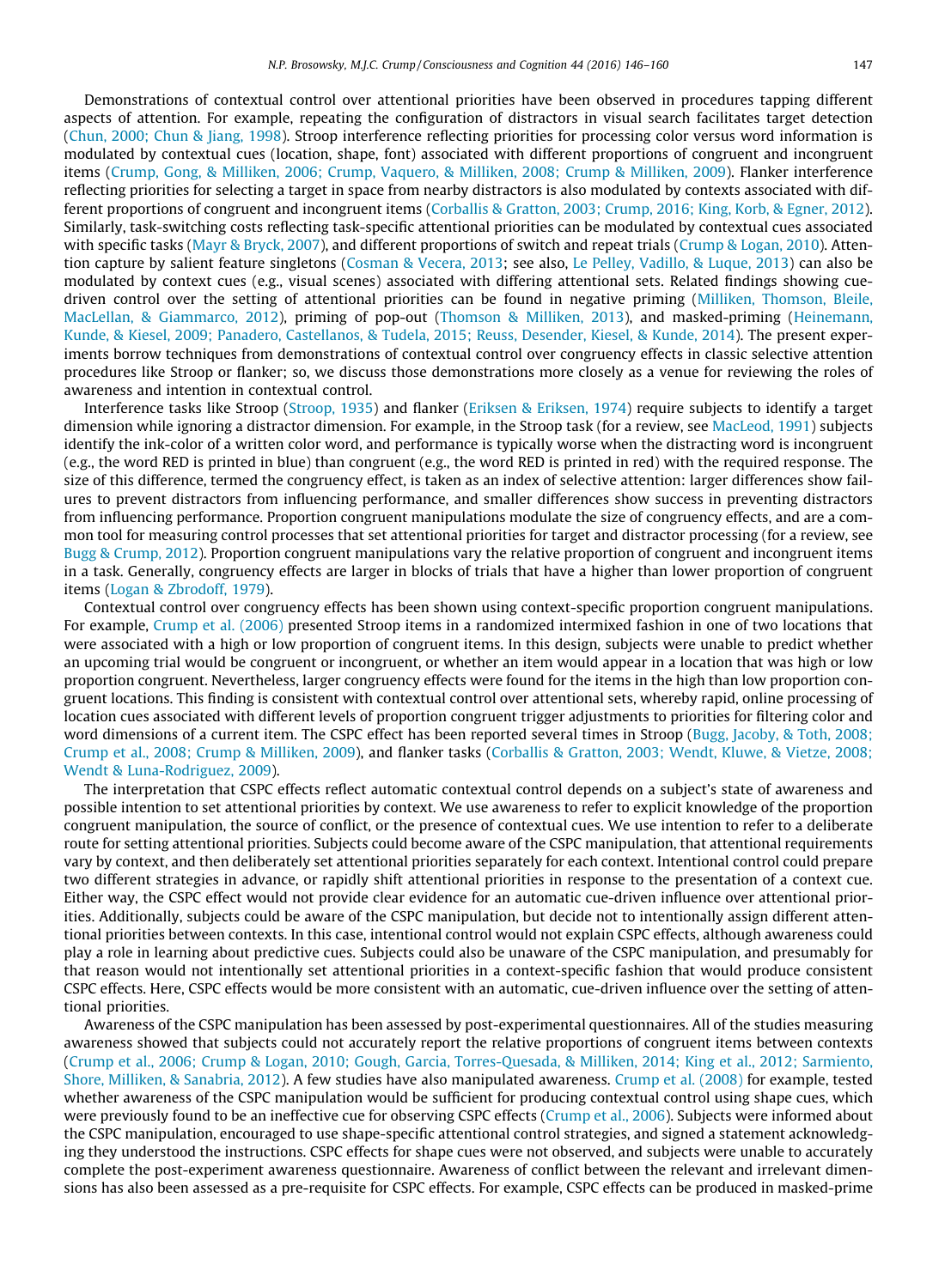procedures where subjects are not aware of the source of response conflict [\(Heinemann et al., 2009; Panadero et al., 2015;](#page-14-0) [Reuss et al., 2014;](#page-14-0) but see, [Schouppe, de Ferrerre, Van Opstal, Braem, & Notebaert, 2014\)](#page-14-0). [Reuss et al. \(2014\)](#page-14-0) embedded the contextual cue within the masked prime and found CSPC effects even when the prime was below a perceptible threshold. Taken together, these studies suggest that awareness of the CSPC manipulation, source of response conflict, and in one case the presence of a contextual cue, are not prerequisites for contextual control; they also suggest that CSPC effects are not driven by intentional means.

Process theories of CSPC effects and contextual control phenomena generally do not invoke awareness or intention as prerequisites for acquiring or displaying cue-driven control after learning. We review two general classes of theories termed adaptive learning and memory-based accounts.

Adaptive learning theories explain contextual control in terms of automatic learning processes sensitive to the statistics of the environment, and have a long history in attention [\(Moray & Fitter, 1973](#page-14-0)) and associative learning [\(Mackintosh, 1975](#page-14-0)) theory. Generally speaking, adaptive learning processes update attentional priorities in response to errors, such that future errors are minimized [\(Kruschke, 1992, 2001, 2003, 2010](#page-14-0)). Similar approaches using response conflict signals [\(Botvinick,](#page-13-0) [Braver, Barch, Carter, & Cohen, 2001](#page-13-0)) have modeled item-specific proportion congruent effects [\(Blais, Harris, Guerrero, &](#page-13-0) [Bunge, 2012](#page-13-0)), and could account for CSPC effects if items in each context were represented individually. [Verguts and](#page-14-0) [Notebaert \(2008, 2009\)](#page-14-0) also showed that a Hebbian learning rule could further control how conflict signals update attentional priorities. More generally, experienced conflict, actual errors, and error estimates all represent learning signals by which performance could potentially be optimized ([Verguts & Notebaert, 2008\)](#page-14-0). According to these models, the prerequisites for acquiring contextual control include the presence of a learning signal, and the presence of statistical regularities among environment cues that can direct optimization. Awareness of environmental regularities, or intentional control of attentional prioritization are not required for contextual control.

Memory-based theories explain contextual control by cue-driven retrieval and reinstatement of prior attentional priorities [\(Crump, 2016; Crump et al., 2006, 2008; Crump & Milliken, 2009\)](#page-14-0). Memory traces store the perceptual details of specific experiences and the attentional priorities for information processing assigned during those experiences. In this way, cues in the present moment can retrieve similar instances from memory and reinstate the attentional priorities used in the past to update attentional priorities in the present. Memory-driven theories can be flexible with respect to the roles of awareness and intention. The critical assumption of the memory account is that subjects possess memory traces that code different attentional priorities for different contexts. The theory suggests that context-specific attentional priorities could be obtained through various means, including adaptive learning, or intentional control at the level of items or contexts. First, adaptive learning processes could work in concert with memory and provide the mechanism for changing attentional priorities in a context-specific fashion. Second, memory processes could produce contextual control through generalization of attentional priorities for specific items that vary between contexts. For example, subjects may intentionally modify attentional priorities for specific items to maximize speed and accuracy, and item-specific priorities associated to and retrieved by context cues could generalize to other items appearing in those contexts. Finally, memory processes could rely on initial awareness of context-specific differences in attentional requirements, and subsequent intentional control to assign different attentional priorities between contexts. In this way, memory would be populated with instances that code context-specific attentional priorities, which could then be retrieved in an automatic cue-driven fashion.

Taking stock, research into contextual control has generated numerous empirical demonstrations and some process theories with generalizable principles for explaining how cues acquire the ability to adjust attentional priorities during performance. A broad aim of the present experiments was to evaluate the generalizability of predictions from adaptive-learning and memory-based theories, especially with respect to intentional control. Our approach was to examine the acquisition of contextual control in a novel task that required subjects to prioritize sampling from one of two dimensions (letters or colors) in briefly presented multi-element displays. The use of a novel task had the dual benefits of assessing whether theoretical predictions are paradigm-specific or paradigm-general, as well as identifying new empirical boundaries for contextual control phenomena. The major finding across experiments is that contextual control in our task depends on intentional control. That is, previous experience with intentionally changing attentional sampling priorities between different contexts is a pre-requisite for contextual control over sampling from briefly presented displays.

# 2. Experiment 1

Our task was similar to [Sperling's \(1960\)](#page-14-0) partial report paradigm where complex visual displays are presented followed by instructions indicating target selection criterion. We used bi-dimensional displays containing letter and colors, which allow for independent, selective processing [\(Bundesen, Kyllingsbæk, & Larsen, 2003; Kyllingsbæk & Bundesen, 2007](#page-13-0)). Each display contained a row of four different letters inside four uniquely colored squares. Displays were briefly presented (300 ms) followed by a task cue to report the identity of the letter or color that appeared in one of the squares (see [Fig. 1](#page-3-0)).

Borrowing from the location-based CSPC manipulation, our displays appeared in one of two locations above or below the fixation, and location was predictive of the identification task (color vs. letter), but not the position or identity of the items in each display. Specifically, one location involved 75% color and 25% letter identification trials, and the other location involved 75% letter and 25% color identification trials, so the location predicted the current task with 75% validity. We use the term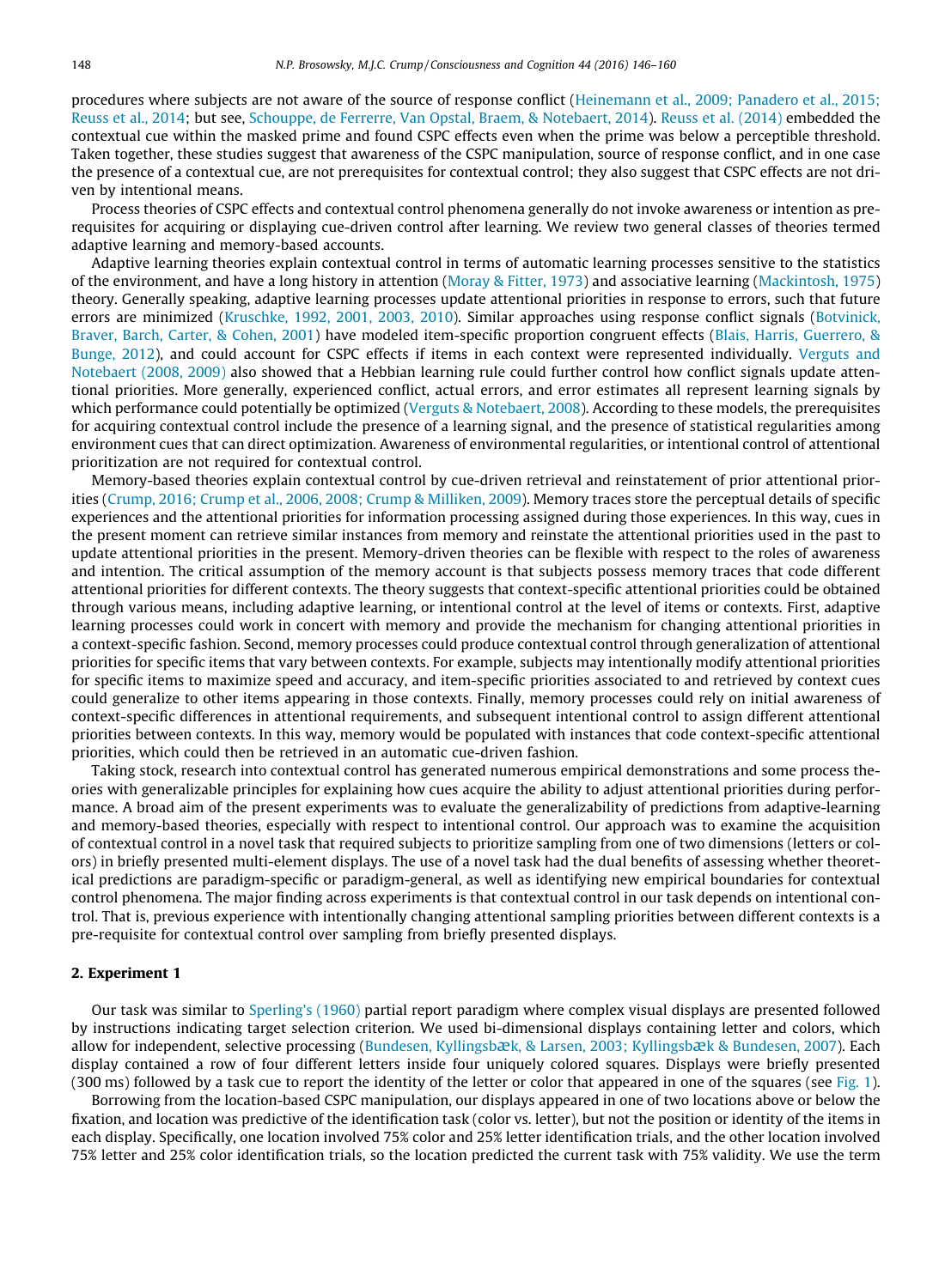<span id="page-3-0"></span>

Fig. 1. Illustration of the trial sequence for all experiments. Note that the target could appear above or below the fixation. The identity cue ("Color?" or "Letter?") always appeared in the center of the screen while the position cue ("--?-") always appeared in the same location as the target. Participants were instructed to report either the letter or color in the cued position.

valid to refer to trials where each identification task appeared in its likely location (75%), and the term invalid to refer to trials where each identification task appeared in its unlikely location (25%).

Thus, we created experimental conditions that have produced contextual control over congruency effects in Stroop and flanker. We assumed these conditions would also produce location-based control over attentional priorities for sampling from distinct dimensions in briefly presented visual displays. Specifically, we expected that identification accuracy would be higher for both letter and color targets when displayed in their respective valid than invalid locations. We did not inform subjects that location was predictive of the identification task, and we expected that subjects would not become aware of the manipulation. From the perspective of adaptive learning theories of contextual control, we assumed that attentional priorities would shift automatically in response to errors or conflict.

# 2.1. Methods

# 2.1.1. Subjects

All subjects were Brooklyn College undergraduate students (approximately ages 18–22) who participated for course credit. Twenty subjects completed Experiment 1 and all were included in the analysis.

## 2.1.2. Apparatus and stimuli

All experiments were programmed using LiveCode 7.0. The target stimuli consisted of four lower-case letters (o, e, c, and a) superimposed on four colored squares (red, green, blue, and yellow). The relative positions of letters and colors on each trial were randomly chosen from all possible letter/color permutations. The background was black and stimuli were presented either above or below the fixation on a dark gray rectangle.

The keyboard was labeled to indicate the four letters and four color responses required. The keys A, S, D, and F were relabeled to A, O, E, and C respectively; and, the keys H, J, K, and L were relabeled as red, blue, green, and yellow, respectively.

# 2.1.3. Design

Experiment 1 used a  $2 \times 2$  within-subjects design with cue validity (75% vs. 25%) and task (color identification vs. letter identification) as factors. There were 480 trials in Experiment 1. One location (randomly assigned as above or below the fixation) consisted of 75% color identification trials (160 trials) and 25% letter identification trials (80 trials) while the other location consisted of 75% letter identification trials and 25% color identification trials. The trial sequence was randomized and presented in an intermixed fashion for each subject.

# 2.1.4. Procedure

Each subject read a brief overview about the stimuli they would be presented and the types of responses required before signing a consent form. Subjects were instructed to remember the locations of both the colors and letters. Immediately following the target stimulus, a cue would indicate the to-be-identified target, which could be a letter or a color, located in any of the four positions.

Each trial began with a white fixation-cross presented in the center of the screen for 500 ms followed by a blank screen for 500 ms. Next, the target stimulus containing the four letters and four colors appeared for 300 ms followed immediately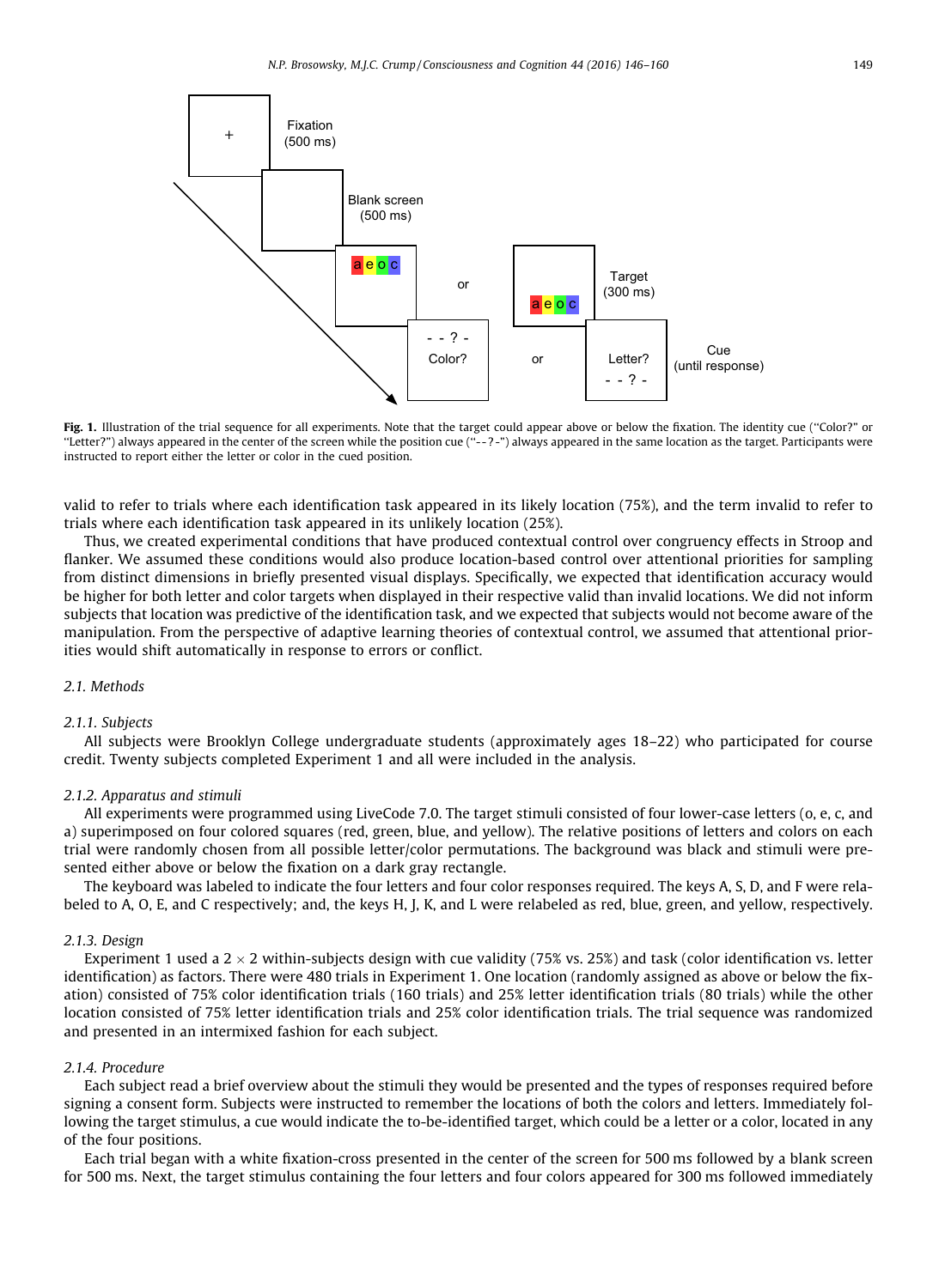<span id="page-4-0"></span>by the instructions for which stimulus to identify. The dimension of the to-be-identified stimulus was indicated by the words ''Letter?" or ''Color?" presented in the center of the screen and its location was indicated by three dashes and a question mark  $(i.e., "--?")$  presented in the same location as the target stimulus (see [Fig. 1](#page-3-0)). For example, "Letter?" and "?---" would indicate the letter located in the first position. No accuracy feedback was given following a response and the next trial began automatically. A mandatory 30-s break was given every 120 trials.

# 2.2. Results

Overall identification accuracy was fairly low with an average accuracy of 63%, though subjects were well above chance (25%). Given the low accuracy scores, a response time analysis was inappropriate as nearly 40% of trials would have been removed from the analysis resulting in insufficient cell sizes. Furthermore, accuracy was well below ceiling levels of performance and therefore, would be sensitive to improvements in performance. Mean RTs and accuracy scores for all experiments are displayed in Table 1.

Mean accuracy scores for each subject in each condition were submitted to a repeated-measures ANOVA with cue validity (75% vs. 25%) and task (color identification vs. letter identification) as factors. Mean accuracy rates collapsed across subjects are presented in [Fig. 2](#page-5-0).

Both main effects for cue validity, F(1,19) = 0.21, MSE = 0.002, p = 0.65,  $\eta_p^2$  = 0.01, and task F(1,19) = 0.49, MSE = 0.02,  $p$  = 0.49,  $\eta_p^2$  = 0.03, were non-significant. Additionally, the two-way interaction between cue validity and task was also non-significant, F(1,19) = 0.44, MSE = 0.001, p = 0.52,  $\eta_p^2$  = 0.02. Accuracy was not significantly better for targets presented in their valid versus invalid locations.

# 2.3. Discussion

Experiment 1 failed to demonstrate context-specific control over priorities for sampling from color vs. letter dimensions in briefly presented displays. Specifically, identification performance did not vary as a function of location cue validity.

The absence of contextual control occurred despite the significant amount of errors made in all locations. So, although there was an opportunity for adaptive learning processes to modify attentional priorities based on error signals (in this case, the subjective appraisals of performance), those processes did not appear to influence performance. We cannot rule out whether or not additional practice was necessary for contextual control to develop; however, it clearly did not develop with amounts of practice sufficient to produce contextual control in related procedures.

One possibility is that subjects did not attempt to intentionally change attentional priorities for sampling from color and letter dimensions between location contexts, and instead adopted a ''sample-everything" strategy. This strategy would not prioritize one dimension over another, but would instead involve attempting to register as many details about both dimensions as possible. If subjects were employing such an experiment-wide indiscriminate sampling strategy, then their memory

#### Table 1

Mean correct color and letter identification response latencies, standard errors, and accuracy rates for all experiments.

|        |          |        |           | Training phase |                          | Mixed phase |      |      |      |
|--------|----------|--------|-----------|----------------|--------------------------|-------------|------|------|------|
|        |          |        |           | 100%           |                          | 75%         |      | 25%  |      |
|        |          | Task   |           | M              | SE                       | M           | SE   | M    | SE   |
| Exp. 1 |          | Color  | ACC       | $\overline{a}$ | $\overline{\phantom{m}}$ | 0.65        | 0.04 | 0.63 | 0.04 |
|        |          |        | <b>RT</b> | -              | $\qquad \qquad -$        | 1611        | 70   | 1606 | 68   |
|        |          | Letter | ACC       | -              | -                        | 0.62        | 0.04 | 0.62 | 0.03 |
|        |          |        | RT        | -              | $\qquad \qquad -$        | 1824        | 83   | 1858 | 90   |
| Exp. 2 |          | Color  | ACC       | 0.75           | 0.04                     | 0.65        | 0.04 | 0.63 | 0.05 |
|        |          |        | <b>RT</b> | 1152           | 47                       | 1510        | 59   | 1556 | 67   |
|        |          | Letter | ACC       | 0.77           | 0.03                     | 0.58        | 0.03 | 0.59 | 0.04 |
|        |          |        | <b>RT</b> | 1309           | 61                       | 1707        | 80   | 1711 | 83   |
| Exp. 3 |          | Color  | ACC       | 0.80           | 0.03                     | 0.68        | 0.05 | 0.57 | 0.05 |
|        |          |        | <b>RT</b> | 1318           | 62                       | 1595        | 58   | 1687 | 62   |
|        |          | Letter | ACC       | 0.82           | 0.03                     | 0.66        | 0.04 | 0.57 | 0.05 |
|        |          |        | <b>RT</b> | 1560           | 96                       | 1751        | 64   | 1857 | 87   |
| Exp. 4 | Trained  | Color  | ACC       | 0.68           | 0.04                     | 0.58        | 0.04 | 0.45 | 0.05 |
|        | Context  |        | <b>RT</b> | 1519           | 80                       | 1524        | 52   | 1596 | 52   |
|        |          | Letter | ACC       | 0.78           | 0.04                     | 0.56        | 0.04 | 0.48 | 0.05 |
|        |          |        | <b>RT</b> | 1686           | 90                       | 1624        | 43   | 1620 | 74   |
|        | Reversed | Color  | ACC       | $\overline{a}$ | -                        | 0.56        | 0.05 | 0.52 | 0.05 |
|        | Context  |        | <b>RT</b> | -              | $\overline{\phantom{0}}$ | 1489        | 31   | 1526 | 61   |
|        |          | Letter | ACC       | -              | -                        | 0.52        | 0.04 | 0.47 | 0.05 |
|        |          |        | <b>RT</b> | -              | -                        | 1607        | 36   | 1616 | 60   |

Note: RT = Reaction Time; ACC = Accuracy; M = Mean; SE = Standard Error; 100%/75%/25% = Cue Validity.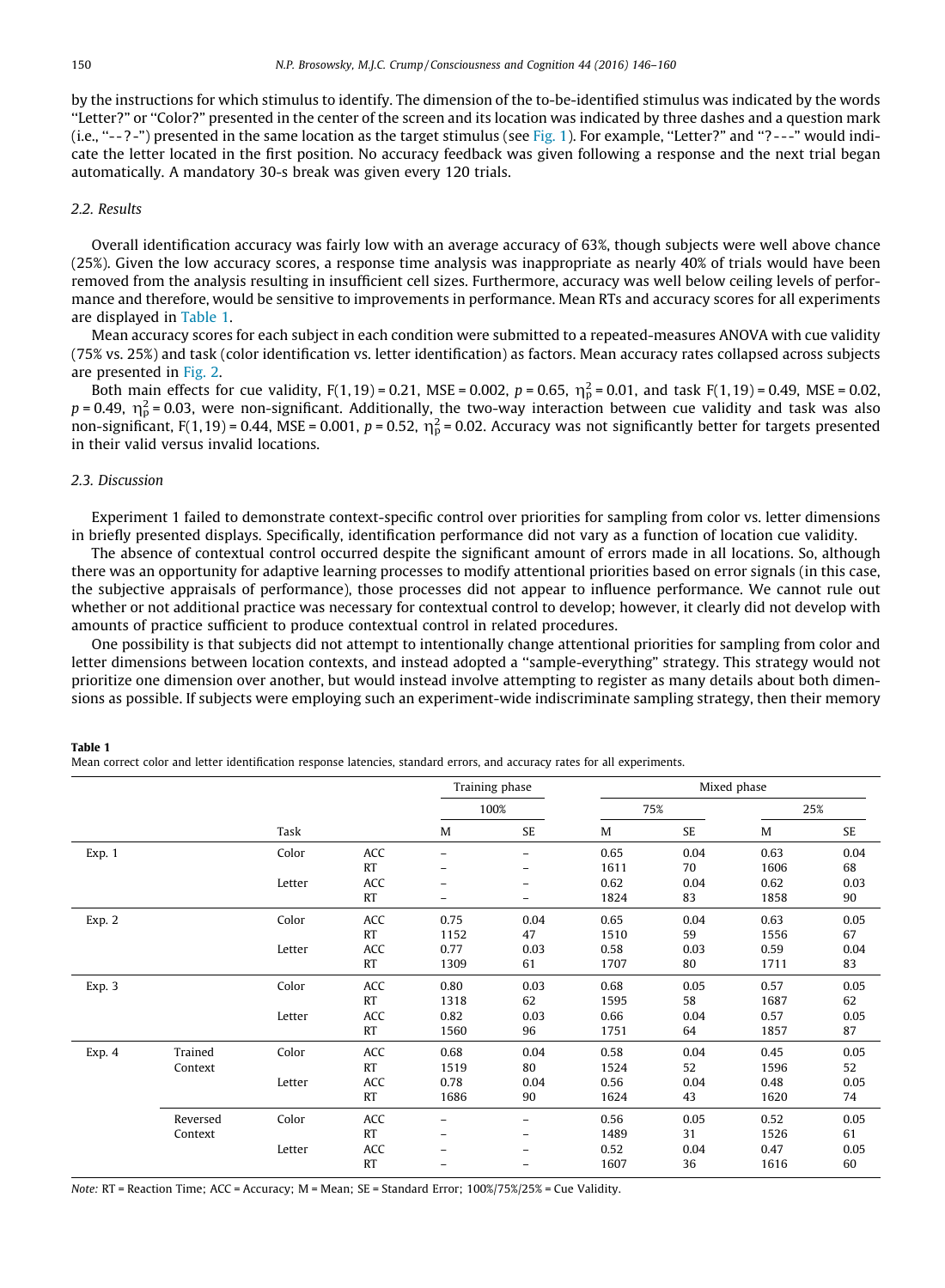<span id="page-5-0"></span>

Fig. 2. Results from Experiment 1. Accuracy scores (%) for color and letter identification trials as a function of location cue validity.

record would not be populated with instances preserving different attentional priorities between contexts. Experiment 2 was designed to populate the memory record with traces where attentional priorities were modified between contexts.

# 3. Experiment 2

The memory-driven account proposes that attentional processing details are stored in individual memory traces. Contextual control is then the result of the cue-driven retrieval and reinstatement of prior attentional priorities ([Crump, 2016;](#page-14-0) [Crump et al., 2006, 2008; Crump & Milliken, 2009](#page-14-0)). One interpretation of the absence of contextual control in experiment one was the possibility that subjects were adopting the very same ''sample everything" strategy in both locations. As a result, the locations may still be operating as effective cues, but they may be cuing the very same attentional control settings in both locations. The purpose of Experiment two was to establish a history of differential attentional processing in each location. This was achieved by including a blocked practice phase prior to the mixed trial phase. The practice phase consisted of a block of trials where a single identification task (e.g., color) was paired consistently with one location, followed by another block where the other identification task (e.g., letter) was paired consistently with the other location. Subjects were informed about the blocked practice phase and mixed phase experimental structure, but were not informed about the proportion manipulations.

Proportion congruent designs sometimes include a blocked practice phase to achieve context-specific attentional control. For example, [Lehle and Hübner \(2008\)](#page-14-0) could only demonstrate contextual control over flanker effects when subjects received blocked practice first (see also [Crump, 2016\)](#page-14-0). This is consistent with the memory-driven account which requires a history of experiences where different attentional priorities were deployed in different situations. The blocked practice phase would allow subjects to adopt dimension-specific sampling strategies, and the mixed phase would allow us to test whether this training is required for producing contextual control.

# 3.1. Methods

# 3.1.1. Subjects

All subjects were Brooklyn College undergraduate students (approximately ages 18–22) who participated in this study for course credit. Twenty-one subjects completed Experiment 2.

## 3.1.2. Apparatus and stimuli

The apparatus and stimuli were identical to Experiment 1.

#### 3.1.3. Design

The design was similar to Experiment 1 except that subjects completed a blocked practice phase prior to the mixed phase. Experiment 2, therefore involved an one-way within-subjects practice phase with task as a factor (color identification vs. letter identification) and a separate  $2 \times 2$  within-subjects design for the mixed phase with cue validity (75% vs. 25%) and task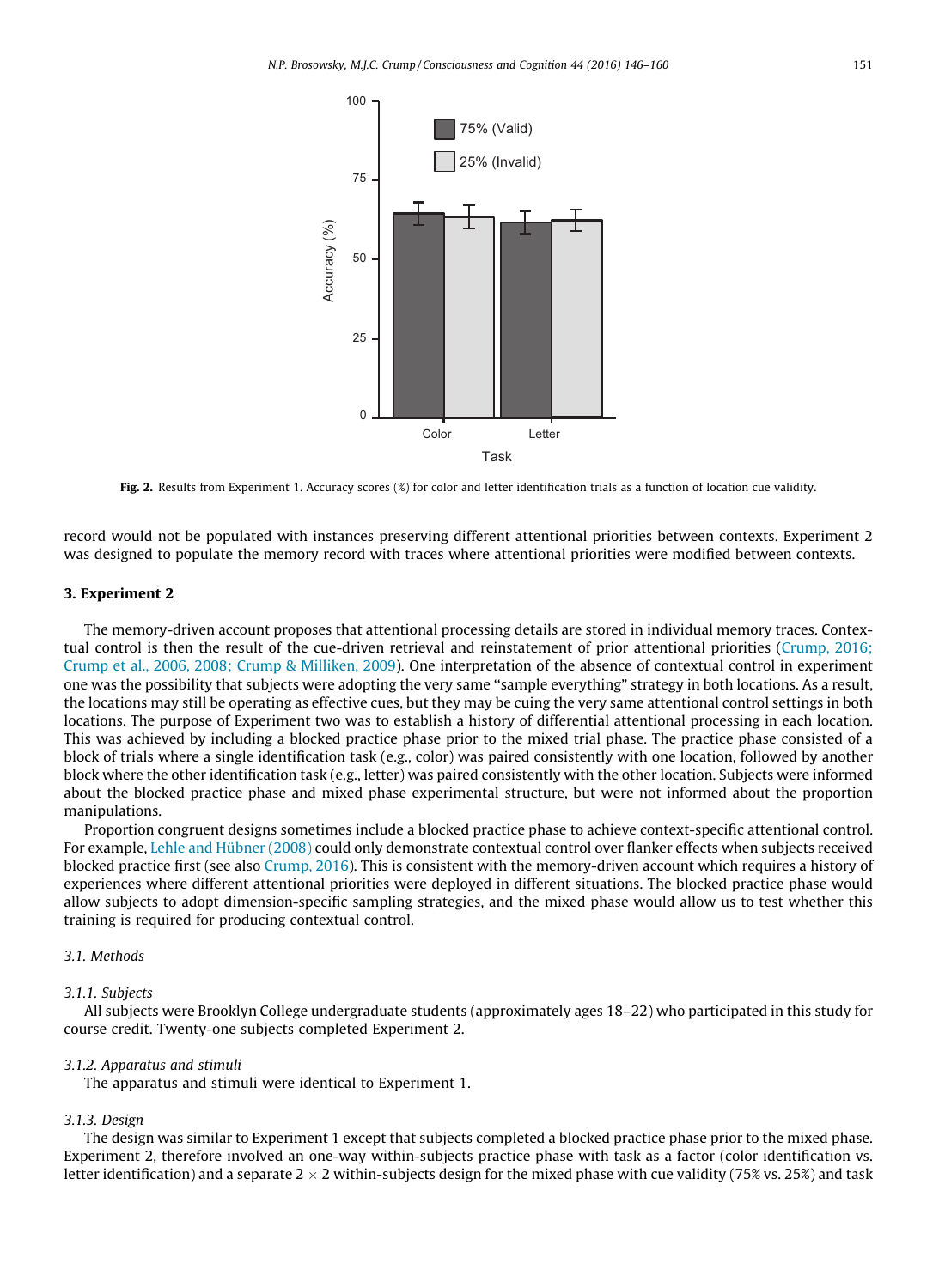(color identification vs. letter identification) as factors. The high-proportion tasks assigned to each location (above or below the fixation) were randomly assigned across subjects. The locations assigned to each task in the blocked practice phase were kept consistent with the validity manipulation in the mixed phase. For example, if the above location was assigned to color during the block phase, the same location was assigned to be 75% color identification in the mixed phase. Whether the first practice block involved the color or letter location was randomly assigned across subjects.

There were a total of 512 trials. The first practice block included 128 trials, with all stimuli appearing in one location and requiring only one identification task. The second block repeated this procedure with the other location and identification task. The last two blocks (the mixed phase) consisted of 128 trials each, with 50% color and letter identification trials occurring with equal probability above or below the fixation. As with Experiment 1, one location (randomly assigned as above or below the fixation) consisted of 75% color identification trials (96 trials) and 25% letter identification trials (32 trials) while the other location consisted of 75% letter identification trials and 25% color identification trials. The trial sequence was randomized for each subject.

# 3.1.4. Procedure

The procedure was identical to Experiment 1.

## 3.2. Results

Mean accuracy scores for each subject in each condition are displayed in [Fig. 3](#page-7-0). Mean RTs and accuracy scores for all experiments are displayed in [Table 1](#page-4-0).

# 3.2.1. Training phase

Mean accuracy scores for each subject were submitted to a repeated-measures ANOVA with task (color identification vs. letter identification) as the sole factor. There was no significant difference between mean accuracy in the color identification block (M = 74.6%) and the letter identification block (M = 76.6%), F(1,20) = 0.3, MSE = 0.01, p = 0.588,  $\eta_p^2$  = 0.01.

# 3.2.2. Mixed phase

Mean accuracy scores for each subject were submitted to a repeated-measures ANOVA with cue validity (75% vs. 25%) and task (color identification vs. letter identification) as factors. Both main effects for cue validity, F(1,20) = 0.04, MSE = 0.0002, p = 0.85,  $\eta_p^2$  = 0.002 and task, F(1,20) = 1.96, MSE = 0.06, p = 0.176,  $\eta_p^2$  = 0.09 were non-significant. The two-way interaction between cue validity and task was also non-significant, F(1,20) = 0.46, MSE = 0.003, p = 0.504,  $\eta_p^2$  = 0.02. Subjects performed equally well on the valid and invalidly cued trials.

How performance compared between the mixed and training phases was also of interest. To address this question, overall accuracy scores from the mixed and training phases were submitted to a pairwise t-test and found that subjects performed significantly better in the Training Phase ( $M = 76\%$ ) than the Mixed Phase ( $M = 61\%$ ),  $t(20) = 5.36$ ,  $p < 0.0001$ .

# 3.3. Discussion

Experiment 2 again failed to demonstrate context-specific control over attentional priorities for sampling from color and letter dimensions in briefly presented displays. As with Experiment 1, in the mixed phase targets were not better identified on valid versus invalid trials.

However, accuracy was substantially better in the blocked practice phase than the mixed phase. One interpretation of this finding is that attentional priorities for sampling from letter vs. color dimensions can be set in a preparatory fashion, when subjects know in advance which dimension will be cued. On this view, our blocked phase would have successfully created a memory record that would be suitable for producing contextual control. That is, each subject would have a history of experiences where they prioritized the color dimension in one location and the letter dimension in the other. Yet, there was no evidence of contextual control in the mixed phase.

There are several possibilities for the absence of context-specific effects. Increased accuracy in the blocked phase may not reflect changes to attention, but could instead reflect general differences in task difficulty between blocked and mixed phases. Perhaps contextual control phenomena do not generalize to our bi-dimensional sampling task. Finally, it is possible that contextual control can be interfered with by intentional control. More specifically, even though subjects may have learned to assign different attentional priorities in each location during the blocked practice phase, when they were confronted with the trial-to-trial uncertainty of the upcoming identification task in the mixed phase, they may have intentionally deployed a ''sample-everything" strategy, which could have superseded any contextual influences over setting attentional priorities.

# 4. Experiment 3

Experiment 3 investigated the role of intentions in producing contextual control. Subjects were made aware of the location-specific proportion manipulation and explicitly instructed to adopt and maintain differential attentional strategies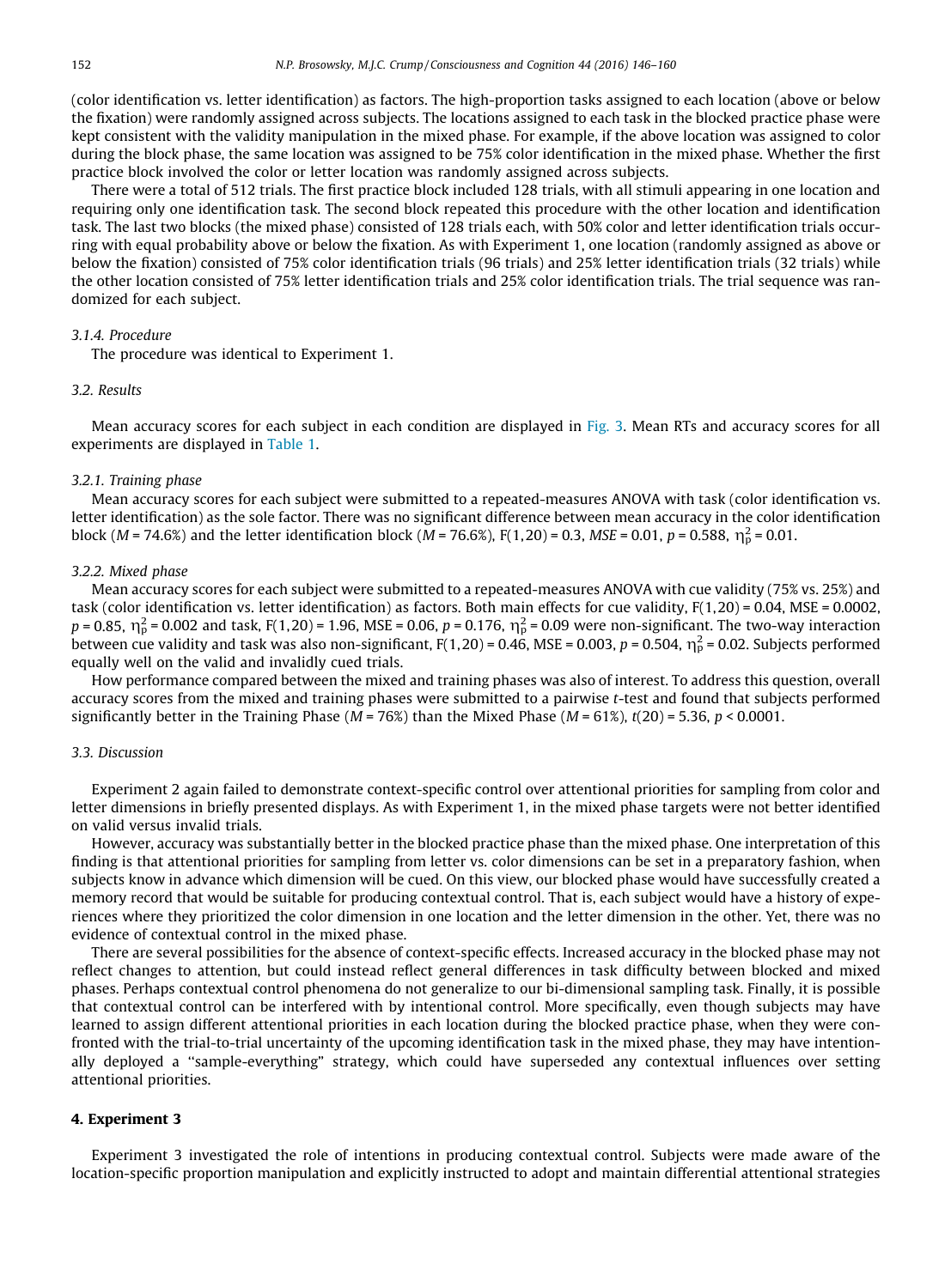<span id="page-7-0"></span>

Fig. 3. Results for the Training Phase (left) and Mixed Phase (right) from Experiment 2. Accuracy scores (%) for color and letter identification trials as a function of location cue validity.

in each location. Specifically, subjects were instructed to attend more to the colors in the color location and more to the letters in the letter location, as indicated by the training phase. Importantly, subjects were instructed to maintain the location-specific attentional priorities in the mixed phase. In this way, we tested whether or not context-specific differences in attentional priorities could be set by intentional means.

# 4.1. Methods

#### 4.1.1. Subjects

All subjects were Brooklyn College undergraduate students (approximately ages 18–22) who participated in this study for course credit. A total of 20 subjects completed Experiment 3.

# 4.1.2. Apparatus and stimuli

The apparatus and stimuli were identical to the previous experiments.

# 4.1.3. Design

The design was identical to Experiment 2.

# 4.1.4. Procedure

The procedure was similar to Experiment 2, however in Experiment 3 subjects were made aware of the proportion manipulation and instructed to follow explicit strategies consistent with the predictiveness of the location cue. Specifically, they were instructed to maintain the strategy of ''attend more to the letters in the letter location" and ''attend more to the colors in the color location" as defined by their practice phase. In addition, they were told to do there best when they were asked to identify a dimension that was inconsistent with the strategy, but to continue the strategy.

# 4.2. Results

One concern with adopting this set of instructions was that subjects would ignore the task cues and always respond with the high-proportion task response set. For example, when the target display occurred in the 75% letter location, subjects may ignore the cue that says ''Color?" and respond with a letter every trial. To determine which subjects may have adopted this strategy, we calculated the task accuracy for each subject in each condition. The task accuracy reflects the proportion of trials where a subject responded with one of the four appropriate response keys (letters when asked for a letter and colors when asked for a color) regardless of whether it was the correct response. Subjects with less than 25% task accuracy in any condition were not included in the analysis. This criterion was applied to all remaining analyses. For Experiment 3, this eliminated three subjects. Mean task accuracy for the remaining subjects was 96%.

Mean accuracy scores for each subject in each condition are displayed in [Fig. 4.](#page-8-0) Mean RTs and accuracy scores for all experiments are displayed in [Table 1.](#page-4-0)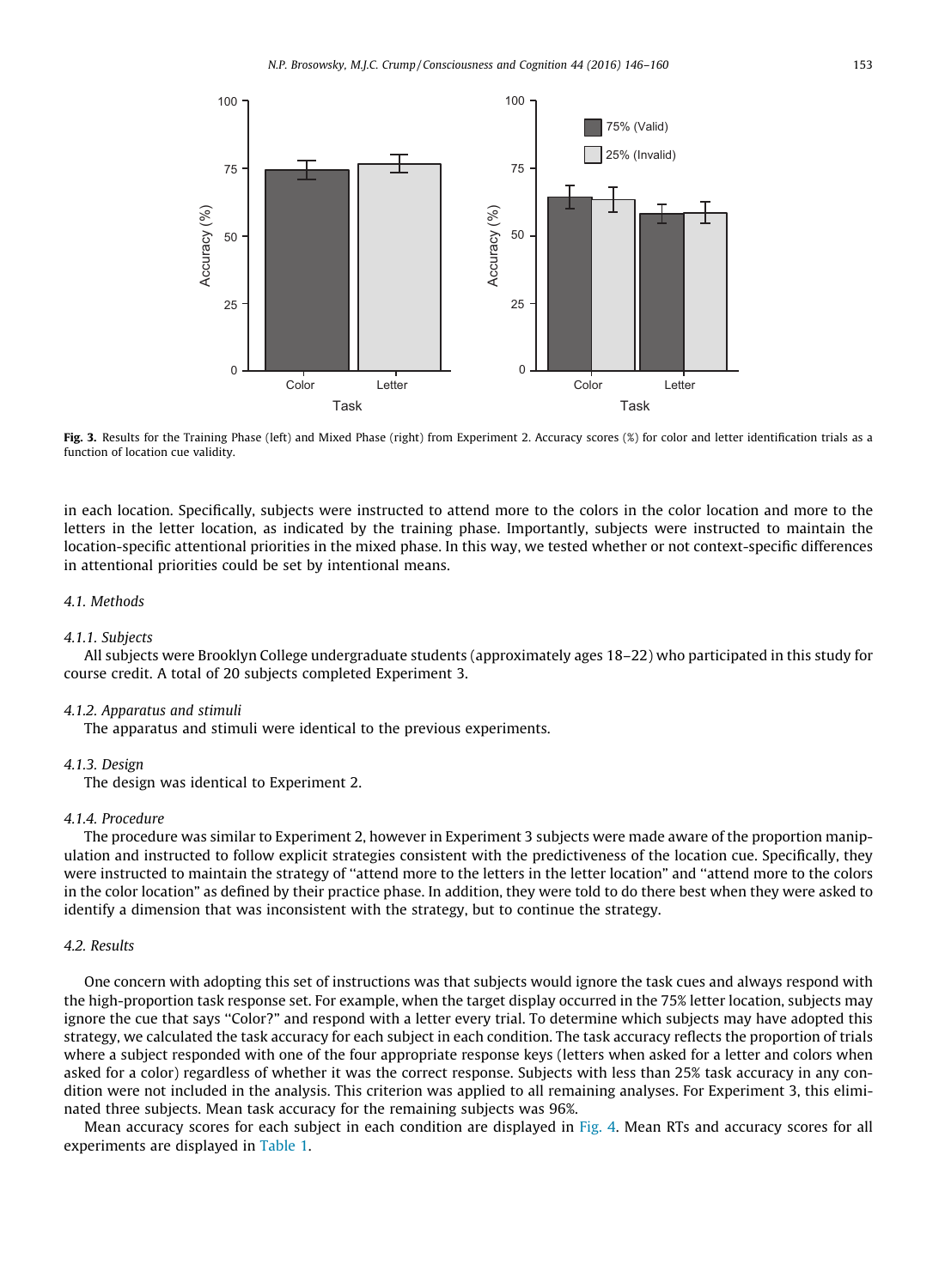<span id="page-8-0"></span>

Fig. 4. Results for the Training Phase (left) and Mixed Phase (right) from Experiment 3. Accuracy scores (%) for color and letter identification trials as a function of location cue validity.

#### 4.2.1. Training phase

There was no significant difference between the mean accuracy in the color identification block ( $M = 79.8\%$ ) and the letter identification block (M = 81.9%), F(1,16) = 0.61, MSE = 0.004, p = 0.445,  $\eta_p^2$  = 0.04.

# 4.2.2. Mixed phase

Mean accuracy scores for each subject were submitted to a repeated-measures ANOVA with cue validity (75% vs. 25%) and task (color identification vs. letter identification) as factors. The critical main effect of cue validity was significant F(1, 16) = 14.34, MSE = 0.17,  $p = 0.002$ ,  $\eta_p^2 = 0.47$ . Additionally, the main effect for task was non-significant F(1,16) = 0.06, MSE = 0.002,  $p$  = 0.808,  $\eta_p^2$  = 0.004, and the two-way interaction between cue validity and task was non-significant F (1,16) = 0.28, MSE = 0.002, p = 0.605,  $\eta_p^2$  = 0.02. Subjects therefore performed better for both letter and color targets on valid than invalid trials.

## 4.3. Discussion

Experiment 3 successfully demonstrated that subjects can adjust attentional priorities for sampling from letter versus color dimensions between contexts in the mixed phase. It is possible that the adjustment of attentional priorities reflected contextual control processes, but they could also reflect rapid intentional control. That is, subjects could simply be following task instructions to deliberately change their attentional priorities in response to the location context in which a display occurs.

# 5. Experiment 4

Experiment 4 used a process-dissociation type logic ([Jacoby, 1991\)](#page-14-0) to isolate potential automatic and voluntary influences driving the context-specific effects found in Experiment 3. Like Experiments 2 and 3, Experiment 4 included a blocked practice and a mixed phase. However, the mixed phase contained two kinds of blocks that were either consistent or inconsistent with training. In the consistent blocks, the valid (75%) locations for color and letter tasks were consistent with training. In the inconsistent blocks, the valid locations were reversed from those used in training. Additionally, subjects were instructed throughout the experiment about which dimension should be attended to in each location. Subjects were always told which location was valid for both tasks, and were always instructed to prioritize each task in its respective predicted location for the current block. If the effects from Experiment 3 are due solely to volition, then subjects should be able to adjust their strategies appropriately even when those strategies are assigned to locations that were inconsistent with training. If on the other hand, subjects did form associations between location cues and intentionally set attentional priorities, then reversing the high-proportion tasks assigned to location contexts should interfere with context-specific effects by acting against intentional influences.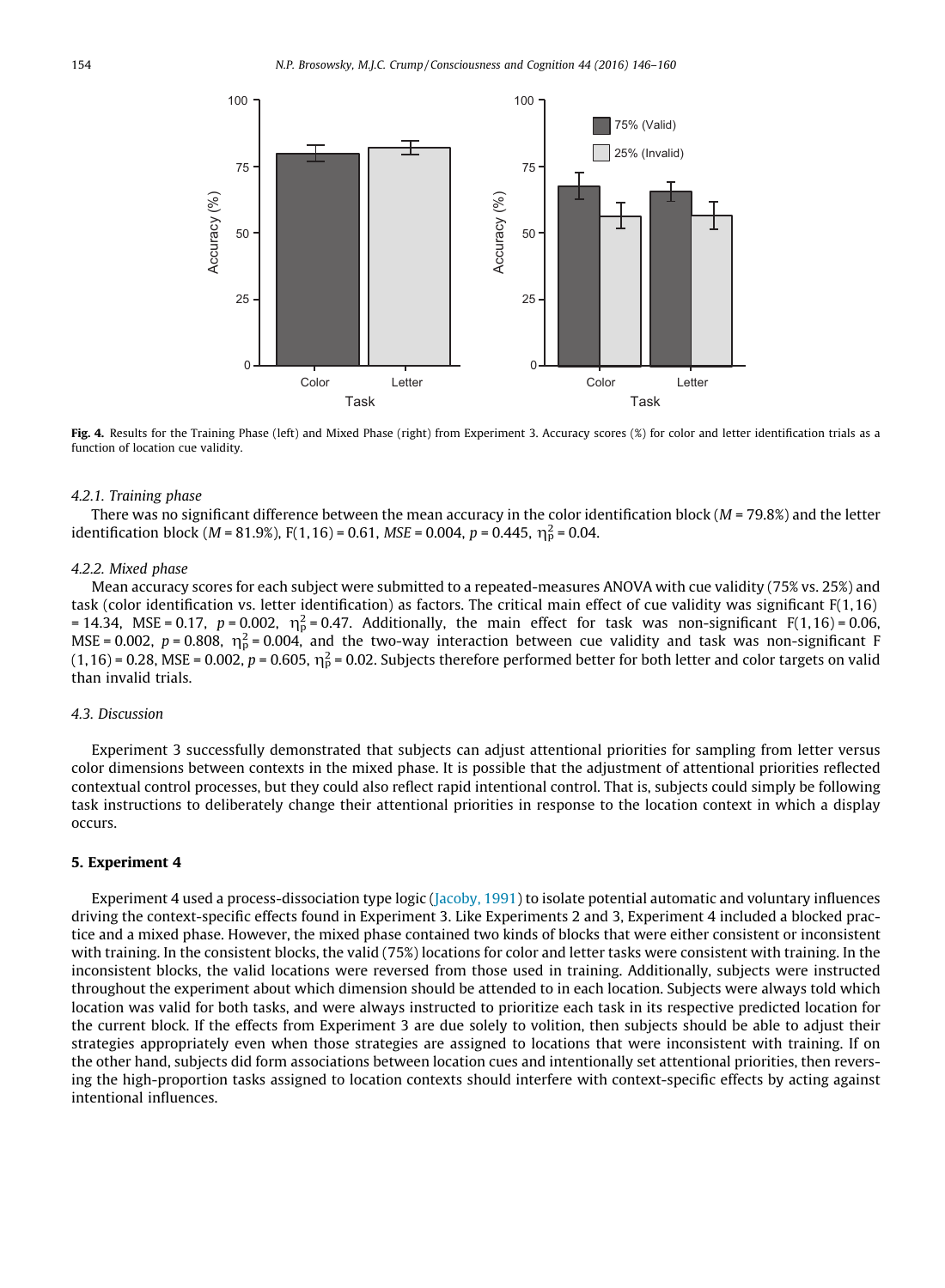# 5.1. Methods

# 5.1.1. Subjects

All subjects were Brooklyn College undergraduate students (approximately ages 18–22) who participated in this study for course credit. Twenty-six subjects completed Experiment 4.

# 5.1.2. Apparatus and stimuli

The apparatus and stimuli were identical to the previous experiments.

# 5.1.3. Design

The design was similar to Experiment 3 except that subjects completed blocks of trials where the high-proportion locations were reversed. This involved a practice phase with task as a factor (color identification vs. letter identification), and a separate  $2 \times 2 \times 2$  within-subjects design for the mixed phase with cued validity (75% vs. 25%), task (color identification vs. letter identification) and test blocks (trained context vs. reversed context) as factors. The high-proportion tasks assigned to each location (above or below the fixation) were randomly assigned across subjects. The locations assigned to each highproportion task in the blocked practice phase were consistent with the trained context blocks and reversed in the reversed context blocks. Additionally, whether the first practice block involved the high-proportion color or high-proportion letter location was also randomly assigned across subjects.

There were 480 trials. The first practice block included 48 trials, with all stimuli appearing in one location and requiring only one identification task. The second block repeated this procedure with the other location and other identification task. The mixed phase involved four blocks of 96 trials with 50% color and letter identification trials occurring with equal probability above or below the fixation. One location (randomly assigned to above or below the fixation) consisted of 75% color identification trials and 25% letter identification trials while the other location consisted of 75% letter identification trials and 25% color identification trials. The first and third blocks were trained context blocks, in that the locations for the valid trials were consistent with those during training. The second and fourth blocks were reversed context blocks, in that the locations for the valid trials were reversed from those in the training phase. The trial sequence was randomized for each subject.

# 5.1.4. Procedure

The procedure was similar to Experiment 3, in that subjects were made aware of the proportion manipulation and instructed to follow explicit strategies to account for the predictiveness of the location cue. However, every 96 trials, the prompt would instruct them to reverse their strategies.

# 5.2. Results

As with Experiment 3, task accuracy was calculated for each subject and those with less than 25% were not included in the analysis. Accordingly, six subjects were eliminated from the following analysis. Mean task accuracy for the remaining subjects was 92%. Mean accuracy scores for each subject in each condition are displayed in Fig. 5. Mean RTs and accuracy scores for all experiments are displayed in [Table 1.](#page-4-0)



Fig. 5. Results for the Training Phase (left) and Mixed Phase (right) from Experiment 4. Accuracy scores (%) as a function of task (color vs. letter), location cue validity (75% vs. 25%) and test blocks (trained context vs. reversed context).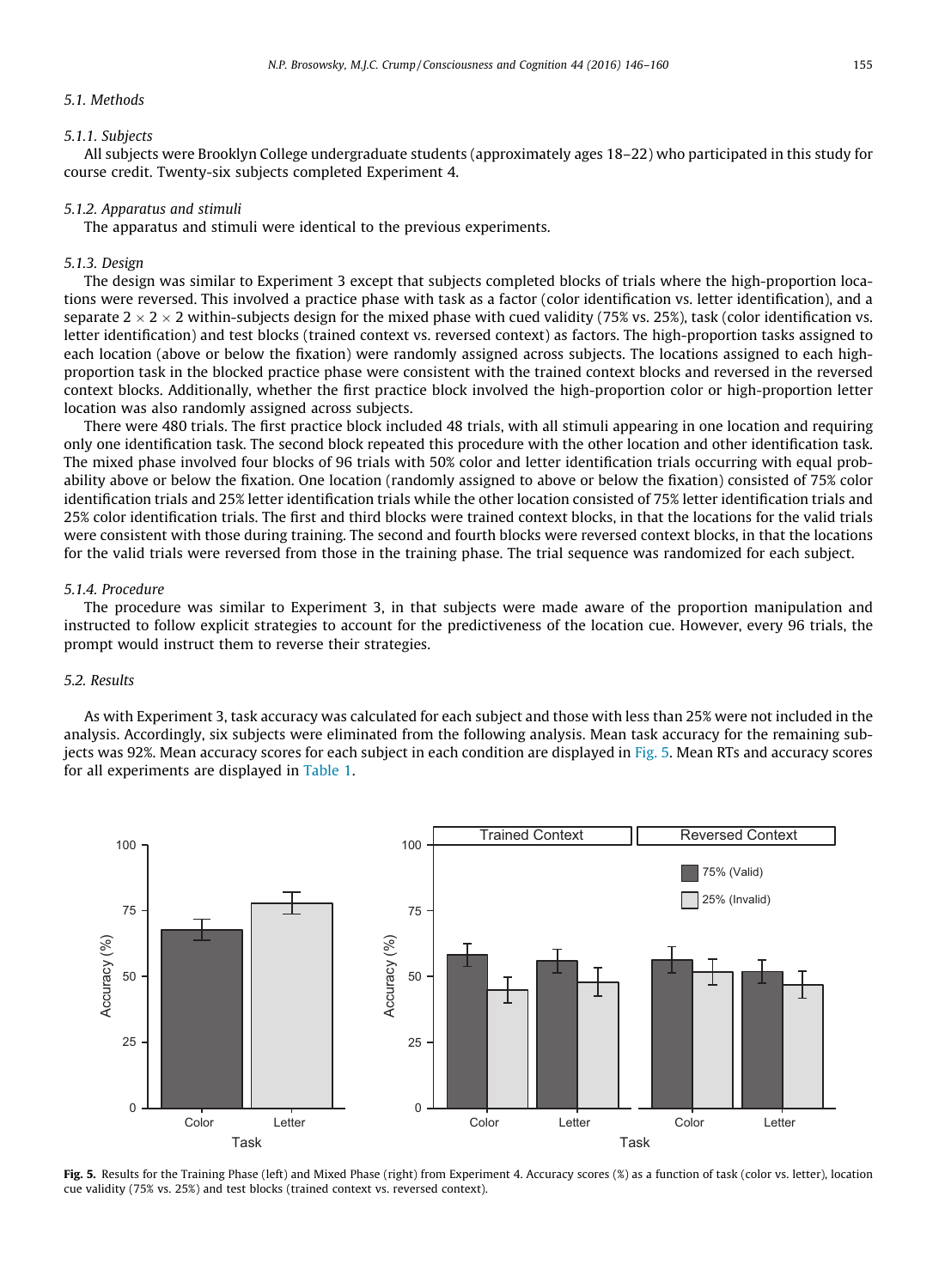# 5.2.1. Training phase

Accuracy was significantly better in the letter identification task  $(M = 77.8%)$  than the letter identification block  $(M = 67.7\%)$ , F(1,19) = 10.48, MSE = 0.102, p = 0.004  $\eta_p^2$  = 0.36.

# 5.2.2. Mixed phase

Mean accuracy scores for each subject were submitted to a repeated-measures ANOVA with cue validity (75% vs. 25%), task (color identification vs. letter identification) and test blocks (trained context vs. reversed context) as factors.

The three-way interaction between cue validity, task, and test blocks was non-significant,  $F(1, 19) = 1.94$ , MSE = 0.008, p = 0.18,  $\eta_p^2$  = 0.09. However, the critical two-way interaction between cue validity and test blocks was significant F(1,19) = 5.25, MSE = 0.03, p = 0.033,  $\eta_p^2$  = 0.22, showing that the validity effect was larger during trained context test blocks compared to reversed context test blocks. To further analyze the significant two-way interaction, task was collapsed over and the reversed and trained context conditions were analyzed separately. A separate analysis of the trained context revealed significantly higher accuracy on valid (M = 57%) than invalid (M = 47%) trials,  $t(19)$  = 3.35, p = 0.003. The analysis of the reversed context also showed higher accuracy on valid (M = 54%) than invalid (M = 50%) trials,  $t(19) = 2.09$ ,  $p = 0.05$ .

For the sake of completeness: The two-way interaction between cue validity and task  $F(1, 19) = 1.01$ , MSE = 0.007, p = 0.329,  $\eta_p^2$  = 0.05, and task and test blocks, F(1,19) = 1.97, MSE = 0.025, p = 0.176,  $\eta_p^2$  = 0.09, were both non-significant. Finally, the main effect for cue validity was significant, F(1,19) = 9.85, MSE = 0.239, p = 0.005,  $\eta_p^2$  = 0.34, and the main effects for both task F(1,19) = 0.98 MSE = 0.018,  $p = 0.335$ ,  $\eta_p^2 = 0.05$ , and test blocks, F(1,19) < 0.001, MSE < 0.001,  $p = 0.991$  $\eta_{\rm p}^2$  < 0.001, were non-significant.

# 5.2.3. Block analysis

Also of interest was whether the validity effects changed over the course of the experiment. We divided the test trials in half, examining the validity effects in the first half of the test trials (comprised of the first trained and reversed context blocks) and the second half (comprised of the second trained and reversed context blocks). A visual inspection of the results displayed in Fig. 6 suggest a validity effect for the trained context block but not the reversed context block in the first half, and no validity effects for either the trained or reversed context blocks in the second half. This result was confirmed in the following statistical analyses. For the sake of brevity, only the critical tests are reported.

Mean accuracy scores were submitted to a repeated-measures ANOVA with test half (first half vs. second half), cue validity (75% vs. 25%), task (color identification vs. letter identification), and test block (trained context vs. reversed context) as factors. The four-way interaction was non-significant, F(1,19) = 7.55, MSE = 0.01,  $\eta_p^2$  < 0.001, p = 0.93. However, the critical three-way interaction between test half, test block, and cue validity was significant, F(1,19) = 7.55, MSE = 0.02,  $\eta_p^2$  = 0.28,  $p = 0.01$ .

To probe the three-way interaction, each test half (first and second) was analyzed separately, collapsing over task. Mean accuracy scores for each test half were submitted to a repeated measures ANOVA with cue validity (75% vs. 25%) and test block (trained context vs. reversed context) as factors.



Fig. 6. Results from Experiment 4 for the first (left) and second (right) halves of the Mixed Phase. Accuracy scores (%) as a function of task (color vs. letter), location cue validity (75% vs. 25%) and test blocks (trained context vs. reversed context).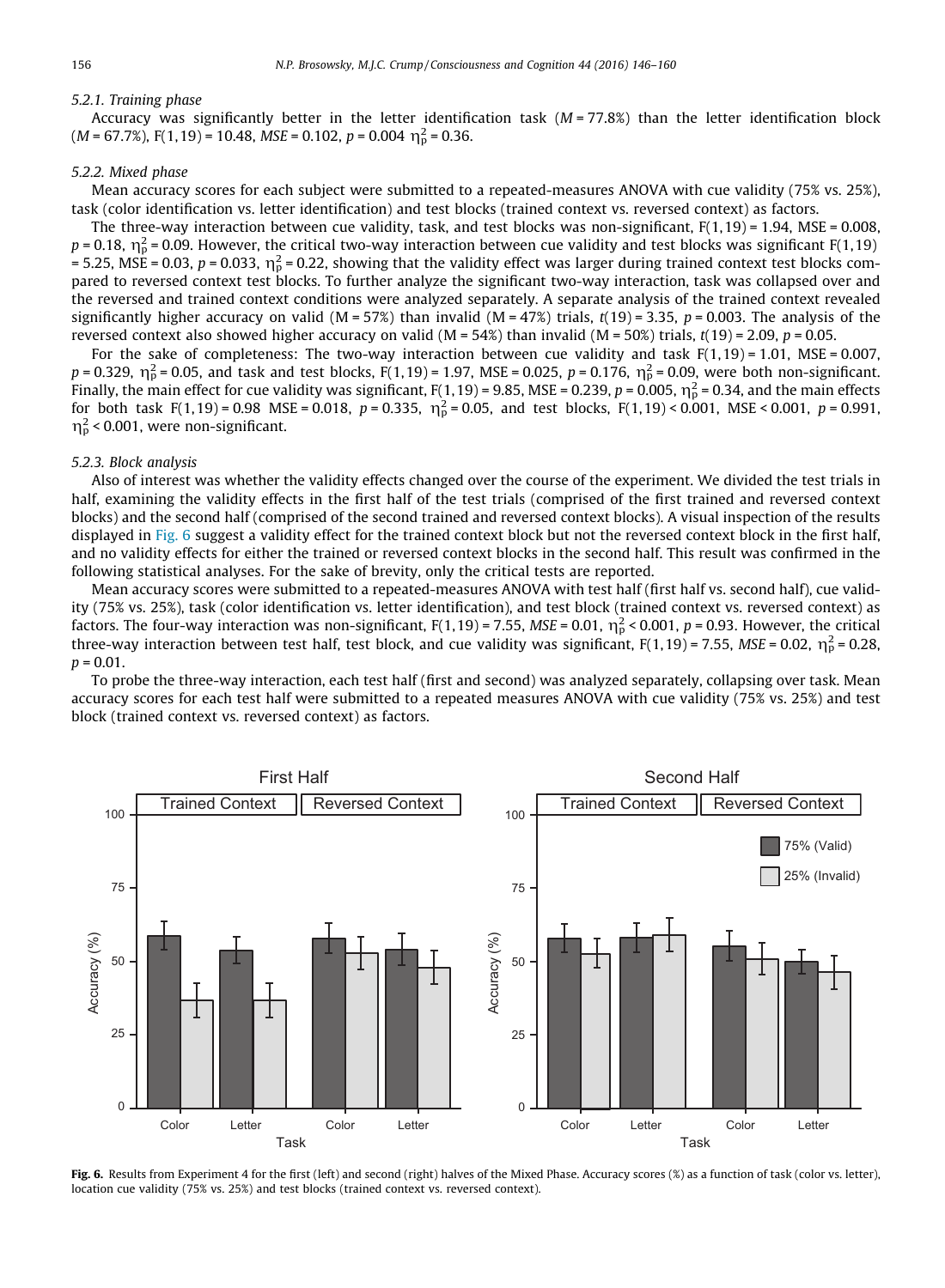First, we analyzed the first half and found a significant two-way interaction between cue validity and test block, F(1,19) = 18.27, MSE = 0.1,  $\eta_p^2$  = 0.49, p < 0.001. Further analyses of the simple effects revealed significantly higher accuracy in the 75% (valid) trials ( $M = 57\%$ ) as compared to the 25% (invalid) trials ( $M = 37\%$ ) for the trained context,  $t(19) = 4.62$ ,  $p$  < 0.001, and no significant difference between accuracy scores in the 75% (valid) and 25% (invalid) trials for the reversed context,  $t(19) = 1.62$ ,  $p = 0.12$ .

An analysis of the second half revealed no significant two-way interaction between cue validity and test block, F(1,19) = 0.24, MSE = 0.002,  $\eta_p^2$  = 0.01, p = 0.63. The main effect of cue validity was also non-significant, F(1,19) = 2.32, MSE = 0.02,  $\eta_p^2$  = 0.11, p = 0.15. The main effect of test block however, was significant, F(1,19) = 8.63, MSE = 0.08,  $\eta_p^2$  = 0.31, p = 0.008.

To summarize, we analyzed the first and second halves of the test trials separately and found a significant validity effect for the trained context and no validity effect for the reversed context in the first half of the test trials. For the second half we found no significant validity effects across both the trained and reverse context test blocks.

# 5.3. Discussion

The results of Experiment 4 replicate the general findings of Experiment 3 showing that identification accuracy was higher on valid than invalid trials. The critical finding was that the validity effect depended on the nature of the test block. The validity effect was larger on trained context blocks compared to reversed context blocks. Trained context blocks assigned the 75% color and 75% letter task locations to the same locations used for each task during blocked practice. The reversed context blocks flipped the assignment with respect to blocked practice. As a reminder, prior to and during each test block subjects were always told which location predicted each task. They were also instructed to attend more to color in the location that predicted the color task, and more to letters in the location that predicted the letter task. If the validity effect was entirely driven by a flexible intentional control process, then we expected that process to produce equivalent validity effects regardless of whether the test block was consistent or reversed from training. Instead, we found smaller validity effects in the reversed context test blocks. One interpretation of this finding is that the associations between contextual cues and attentional strategies formed during training interfered with the deployment of intentional strategies during the reverse context test blocks. On this view, the results from Experiments 3 and 4 are not due solely to voluntary shifts in attentional prioritization, but also reflect some contribution of contextual control over setting of attentional priorities.

We also found significant changes in the validity effects from the first to second half of the test blocks. Specifically, there was only a validity effect in the first block of the trained context trials and there were no significant validity effects for the reversed context trials in either block. Our purpose in running Experiment 4 was to determine whether the results from Experiment 3 could be accounted for solely on the basis of volitional shifts in attentional prioritization. The block analysis then provides even less support for this idea that subjects could flexibly shift attentional priorities in the reversed context blocks because there was no evidence for any validity effect within each reversed block when analyzed separately. However, our design consisted of a fixed order of test blocks (trained, reversed, trained, reversed) and we only found validity effects in the first block. One possibility is that subjects were unable to continually deploy instructed strategies. Perhaps subjects lacked motivation to continue applying the instructed strategies or they were motivated but only had available resources to apply the effortful strategies for a short period of time. On this view, subjects could voluntarily shift attentional priorities but chose not to or were unable to maintain voluntary control over longer periods. However, we note that accuracy in general increased across blocks, which suggests that subjects became more motivated to perform well in the task.

Alternatively, the finding that the validity effects were only evident in the first test blocks could also reflect some contribution of contextual control over setting of attentional priorities. It is clear that in the first test block subjects did adopt the trained attentional strategy, but then failed to adopt the reversed strategy in the second block. One interpretation is that training provided the needed experiential support for enacting the strategy, and when that support was missing (for the reversed context blocks) strategic control was not possible. Similarly, the disappearance of the validity effect could be due to the fact that associations formed during training were extinguished during the mixed phase which involved many new trial types that were inconsistent with training. This interpretation fits with previous findings that effectively applying an attentional strategy for ignoring a distractor requires experiential learning, or practice with ignoring the distractor ([Vecera, Cosman, Vatterott, & Roper, 2014\)](#page-14-0). For example, [Cunningham and Egeth \(2016\)](#page-14-0) examined whether subjects could make use of a pre-cue signaling the identity of an upcoming distractor for the purposes of ignoring the irrelevant feature when it appeared. They found that subjects learned to ignore distractors that were preceded by a consistent cue that always signaled the same distracting feature across trials. However, when the pre-cue signaled different distracting features across trials participants failed to benefit from the pre-cue for the purpose of ignoring the signaled distractor. Our results are similar in that subjects were able to transfer their learning from the practice blocks to the first test block which was mostly consistent with training. However, across test blocks attentional sampling demands became increasingly inconsistent with practice and prevented transfer of learning from the practice phase to test block performance.

#### 6. General discussion

In experiment one, one location involved 75% color and 25% letter identification trials and the other involved 75% letter and 25% color identification trials. Despite the fact that location predicted the likely task on each trial, we found no evidence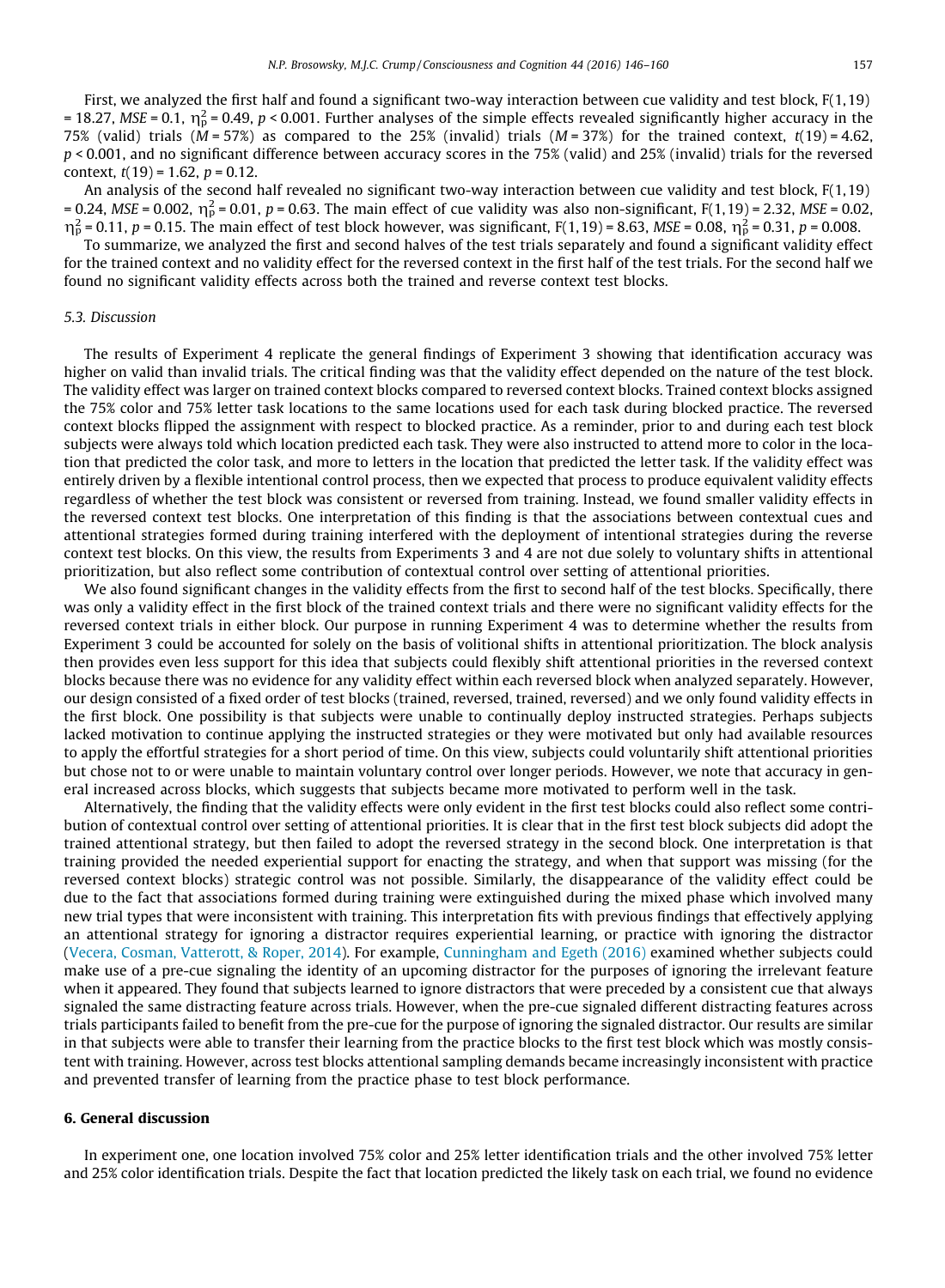of contextual control. Specifically, identification performance on validly cued trials was not different from invalidly cued trials. The automatic adaptation accounts posit learning processes sensitive to error- or conflict-driven signals; however, no evidence of contextual control was found in Experiment 1 despite the poor accuracy that should allow for such learning processes to operate. One explanation of the absence of contextual control was the suggestion that subjects adopted a ''sample everything" strategy on every trial, and learned associations between location contexts and the attentional priorities assigned by the ''sample everything" strategy.

In experiment two, the mixed phase was preceded by a blocked training phase where each identification task was performed consistently in a particular location. The blocked phase was included to ensure that subjects had experiences with deploying different attentional priorities between contexts. We found better identification performance in the blocked than the mixed phases. However, there was no validity effect in the mixed phase, indicating no evidence of contextual control. Although there was evidence that subjects did learn to assign different attentional priorities in the different contexts during the blocked practice, this learning apparently failed to transfer to control setting of attentional priorities in the mixed phase. One reason for the absence of contextual control in the mixed phase was that subjects again decided to adopt the ''sample everything" strategy which could have overridden the ability of contextual cues to set attentional priorities.

In experiment three, we repeated the same design as experiment two, but made subjects aware of the validity manipulation and gave them instructions to attend more to color information in the 75% color location, and more to letter information in the 75% letter location. The major finding was the presence of a validity effect in the mixed phase, indicating that subjects were capable of assigning different attentional priorities between locations. However, it remained unclear whether this effect was mediated by cue-driven or intentional influences over setting of attentional priorities.

In experiment four, we included new test blocks in the mixed phase where the valid locations for the color and letter tasks were consistent or reversed from training. The critical finding was a larger validity effect when the locations were consistent rather than reversed from training. Here, the maintenance of voluntary attentional strategies was impaired when the strategies were inconsistent with the attentional priorities cued by location contexts established during training. This finding suggests that the validity effect in the mixed phase was not entirely driven by a flexible intentional process capable of setting attentional priorities according to instructions, but also reflects a contribution from contextual influences that control the setting of attentional priorities in a cue-driven fashion.

One general aim of the present work was to test guiding principles of contextual control by using a novel bi-dimensional sampling task. We found some cases where contextual control was not acquired or expressed in performance, and some cases where contextual control appeared to depend on previous experience with deploying different strategies for setting attentional priorities between contexts. We now turn to a discussion of the roles of awareness and intention in promoting contextual control, as well as a number of task differences between our procedure and previous ones that may explain the presence and absence of contextual control across our experiments.

Our findings depart from previous work showing that contextual control develops without awareness and intention. We consider two perspectives about how our findings relate to previous work. First, we may have found an exceptional case where contextual control does depend on experiences with intentionally adopting different attentional priorities in different contexts. On this view, contextual control can develop with or without intention, and whether or not contextual control relies on intention would be task-dependent.

Second, we consider the possibility that prior demonstrations of CSPC effects did depend on experiences with intentionally adopting different attentional priorities between contexts. A common finding in Stroop and flanker variants is that subjects are not aware of the CSPC manipulation. One interpretation of this finding is that subjects who were not aware of the manipulation did not intentionally use contextual cues to adopt different attentional priorities. However, we assume that subjects were always intentionally controlling attention priorities at the level of specific items, and that individual stimuli provoke subjects to adopt particular attentional priorities appropriate to the stimulus and task at hand. Consider the itemspecific strategies adopted by a subject in CSPC Stroop task who is unaware of the CSPC manipulation, but who is following instructions to respond to a color dimension as quickly and accurately as possible. When a congruent item is presented, subjects may actively assign more priority to the word dimension because it matches with the correct color response. When an incongruent item is presented, subjects may actively assign less priority to the word dimensions because it does not match the correct color response. In this way, subjects may have intentions for setting attentional priorities at the item-specific level that can be exercised on each trial regardless of whether they are aware of the context-specific proportion congruent manipulation. As a result, the attentional priorities resulting from intentional control at the item-level could become associated with the contexts in which items frequently occur, thereby leading to the development of contextual control.

In order to entertain the view that intentional control does influence the acquisition of contextual control across tasks, we also need to consider discrepancies in the effectiveness of instructional manipulations. We show that subjects can follow instructions to adopt context-specific attentional priorities in the bi-dimensional sampling task. However, similar instructional manipulations were not effective in a CSPC Stroop task [\(Crump et al., 2008](#page-14-0)). Here, subjects were encouraged to adopt context-specific attentional priorities in response to the shape context of a target stimulus. Subjects were aware of the CSPC manipulation and were instructed to adopt context-specific attentional priorities; nevertheless, no evidence of contextual control was obtained. One interpretation of this finding is that intentional control is not sufficient for producing contextual control. However, it remains unclear whether those subjects could follow the instructions. For example, in their prime-probe Stroop task the subject was briefly presented with a word that disappeared before the target color patch was displayed in one of two shapes. The instruction was to use the shape cue to rely more or less on the previous word to help with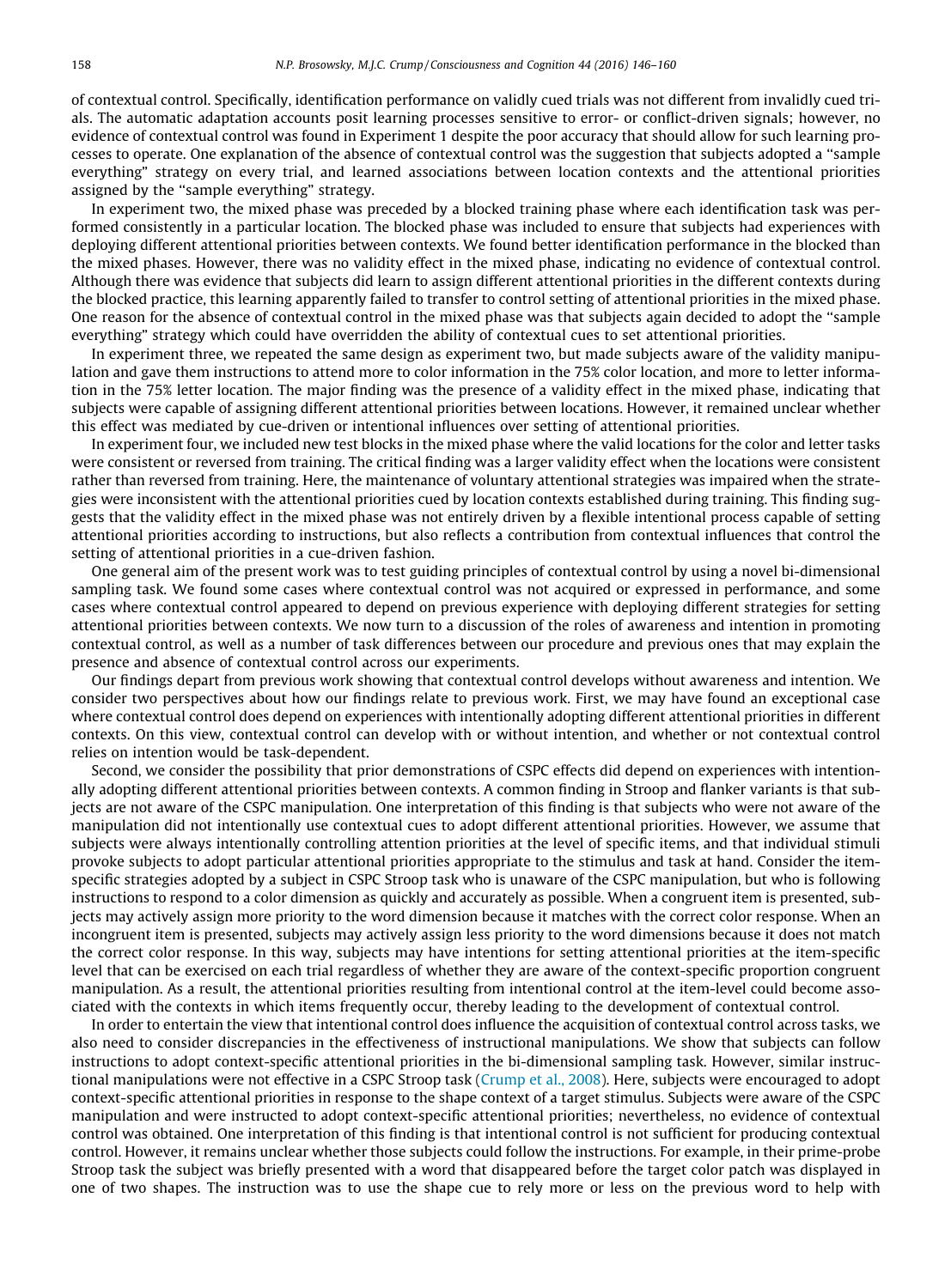<span id="page-13-0"></span>responding to the color of the target. It is not clear how subjects would attempt to retrospectively ignore the influence of an already presented word. Therefore, intentional control may have failed to influence the acquisition of contextual control in those tasks because subjects were never engaging in context-specific intentional control to begin with. By contrast, in the current task the instruction to attend more to the colors versus the letters may be easier to communicate, more readily understood, and easier to execute than instructions employed in prior tasks.

Finally, there are critical differences between our task and those that have previously demonstrated contextual control. Though the current study suggests that intentional control may be a pre-requisite for the acquisition of contextual control, these task differences could potentially limit the generalizability of our findings and warrant further discussion.

Contextual control has been observed in several interference tasks where there is response conflict between target and distractor dimensions. In contrast, there was no apparent response conflict between our color and letter dimensions. Some theories of contextual control assume that the presence of this conflict drives learning and mediates the acquisition of contextual control (Blais et al., 2012; Botvinick et al., 2001; Verguts & Notebaert, 2008, 2009). For example, [Crump et al. \(2008\)](#page-14-0) showed no CSPC effects in a Stroop task where subjects named words rather than colors. If contextual control depends on the presence of response conflict between target and distractor dimension, then the absence of contextual control in experiments one and two could be due to the absence of similar kinds of conflict in our task.

At the same time, we assume that our displays prompted ubiquitous response competition on each trial. Target displays consisted of four unique letters and colors and therefore on any given trial, eight potential responses. Additionally, the total amount of response competition could have been reduced substantially (from eight to four) to the extent that contextual cues signaled selective processing of the dimension that was usually probed in that location. On this view, if the acquisition of contextual control is strongly related to the size of the conflict signal, we would have expected rapid learning and strong evidence for contextual control in our first experiments.

Alternatively, it is possible that the high degree of response conflict prevented the acquisition of contextual control. Prior work has demonstrated an absence of contextual control when subjects failed to attend to contextual information. For example, [Crump et al. \(2006\)](#page-14-0) could only find evidence for contextual control using shape cues when subjects were given a secondary task that required them to explicitly attend to the shapes. This suggests that contextual information may need to be attended to and integrated with target information in order for contextual control to develop. The high degree of response conflict in our task may have limited the amount of attention subjects could direct to the contextual features or caused a failure in the stimulus-context integration process; both of which could explain the absence of contextual control in our experiments.

The time-course of stimulus presentation relative to the contextual cues may also influence the acquisition of contextual control. In our experiments we always presented the target display simultaneously with the contextual cue. Simultaneous presentation has been effective in demonstrating contextual control in Stroop and flanker tasks (Bugg & Crump, 2012). In general, prior work has not systematically explored how the time-course of contextual cueing influences the effectiveness of the cues. However, [Reuss et al. \(2014\)](#page-14-0) presented the contextual cue either prior to or simultaneously with the target and found contextual control in both cases and [Fischer, Gottschalk, and Dreisbach \(2014\)](#page-14-0) found contextual control developed more rapidly when the location-context was cued prior to the target. We could speculate however, that the effectiveness of the cue changes as a function of the timing relationships and it is possible that these changes are task-dependent. For example, simultaneous presentations may be effective in a Stroop or flanker task, but ineffective in a bi-dimensional sampling task such as ours. For this reason, it is possible that the absence of contextual control in our experiments was due to the fact that we used simultaneous presentations rather than advance presentations. In general, systematic investigation of time-course issues in any demonstration of contextual control is an important topic for future work.

Numerous studies show that attentional priorities for processing stimulus dimensions can be modulated by contextual cues (e.g., [Corballis & Gratton, 2003; Crump, 2016; Crump et al., 2006, 2008; Gough et al., 2014; King et al., 2012](#page-14-0)). Furthermore, a growing body of literature has demonstrated that awareness of experimental manipulations such as dimensionalconflict, proportion of trial-types, and contextual cues, are not required to produce such effects (e.g., [Heinemann et al.,](#page-14-0) [2009; King et al., 2012; Panadero et al., 2015; Reuss et al., 2014; Sarmiento et al., 2012](#page-14-0)). This lack of awareness has suggested that contextual control can occur independent of a subject's intent. Our findings add to this body of work and show one situation where intentional setting of attentional priorities appears to be a pre-requisite for context-specific control. Our experiments also show that principles from theories of contextual control such as automatic error-driven learning, and automatic retrieval of prior instances do not necessarily generalize across tasks in a straightforward manner.

#### References

[Blais, C., Harris, M. B., Guerrero, J. V., & Bunge, S. A. \(2012\). Rethinking the role of automaticity in cognitive control.](http://refhub.elsevier.com/S1053-8100(16)30185-4/h0005) The Quarterly Journal of Experimental [Psychology, 65](http://refhub.elsevier.com/S1053-8100(16)30185-4/h0005)(2), 268–276.

[Botvinick, M. M., Braver, T. S., Barch, D. M., Carter, C. S., & Cohen, J. D. \(2001\). Conflict monitoring and cognitive control.](http://refhub.elsevier.com/S1053-8100(16)30185-4/h0010) Psychological Review, 108(3), [624–652.](http://refhub.elsevier.com/S1053-8100(16)30185-4/h0010)

Bugg, J. M., & Crump, M. J. C. (2012). In support of a distinction between voluntary and stimulus-driven control: A review of the literature on proportion congruent effects. Frontiers in Psychology, 3. <http://dx.doi.org/10.3389/fpsyg.2012.00367>.

Bugg, J. M., Jacoby, L. L., & Toth, J. P. (2008). Multiple levels of control in the Stroop task. Memory & Cognition, 36(8), 1484-1494. [http://dx.doi.org/10.3758/](http://dx.doi.org/10.3758/MC.36.8.1484) [MC.36.8.1484](http://dx.doi.org/10.3758/MC.36.8.1484)

[Bundesen, C., Kyllingsbæk, S., & Larsen, A. \(2003\). Independent encoding of colors and shapes from two stimuli.](http://refhub.elsevier.com/S1053-8100(16)30185-4/h0025) Psychonomic Bulletin & Review, 10(2), [474–479.](http://refhub.elsevier.com/S1053-8100(16)30185-4/h0025)